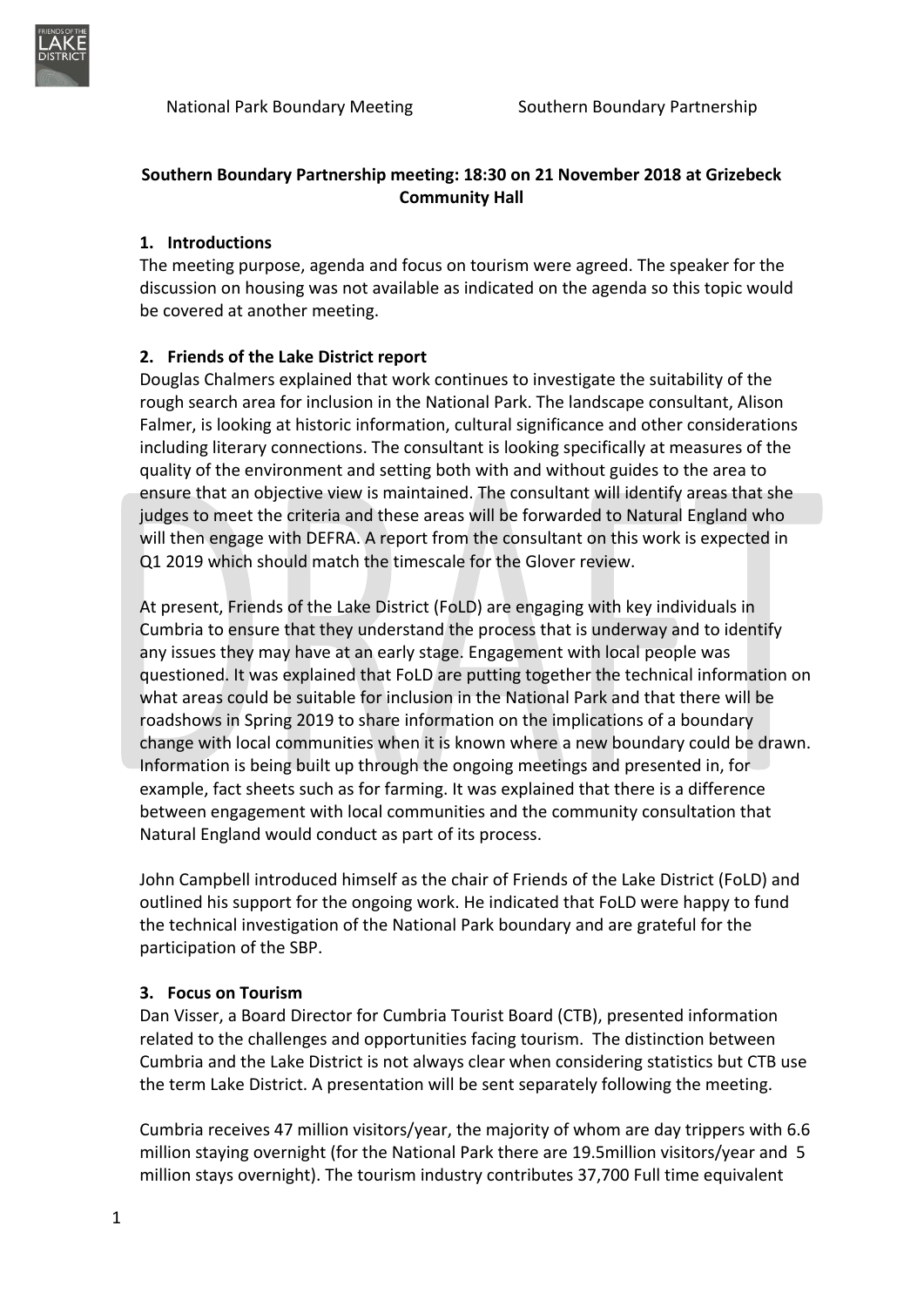

jobs and £3 billion pounds/year to the economy. Tourism is the 2<sup>nd</sup> largest revenue source in Cumbria (after nuclear and manufacturing).

CTB is a destination management organisation and progresses projects on behalf of its members. A small number of projects are conducted with Visit Britain (formerly the NW Development Agency). CTB has a lobbying function and, for instance, was represented in the House of Lords earlier this month.

A relatively small percentage (14%) of visitors to the Lake District are from other countries: Chinese visitors are increasing, Japanese visitors are decreasing, Germans and Dutch are significant European visitors, Indian, Arab and Korean visitor numbers are slowly increasing. The majority of visitors are from the UK (86%) and of these most are from the area North of Birmingham and South of Edinburgh.

Reasons visitors choose Cumbria were outlined:

- Landscape
- Food and drink (interest in the quality and provenance of food and drink is an important factor across the UK)
- Spending time with friends and family
- Events (i.e. Kendal Calling, Xmas lights; this factor is of increasing importance)
- Adventure (variety is of increasing importance)
- Challenges (note that Cumbria competes with the Alps, Scotland, North Wales for ease of access from Manchester)

Challenges for tourism were outlined:

- Connectivity (transport): Cumbria is far behind other areas in terms of a sustainable transport system. Although traffic and parking in central areas can be seen as an impediment to workers and visitors the congestion in the area does not meet government criteria for funding.
- Connectivity (telecommunications, Wifi): Only 24% of travelers are willing to go somewhere without internet access (although they may be content to have limited access to e-mails etc).
- Talent: It is difficult to find good quality staff and contributing factors include the need to drive for 30 minutes or more from population centres into some tourist businesses, decrease in the working age population in Cumbria, and competition for staff with other industries (BAE etc) and other tourist facilities.
- Over tourism such as experienced in Barcelona and Venice disadvantages local people looking for accommodation that can be readily sold on-line to visitors.
- Visible lack of tolerance (signs, social media) to developments such as Thirlmere zip wire is not welcoming to visitors.

Opportunities/benefits were suggested:

• The alignment of outlying areas to the National Park boundary was not considered to be a factor that tourists take into account. CTB always use the term 'Lake District'. Reference to the National Park may help businesses establish and sustain themselves.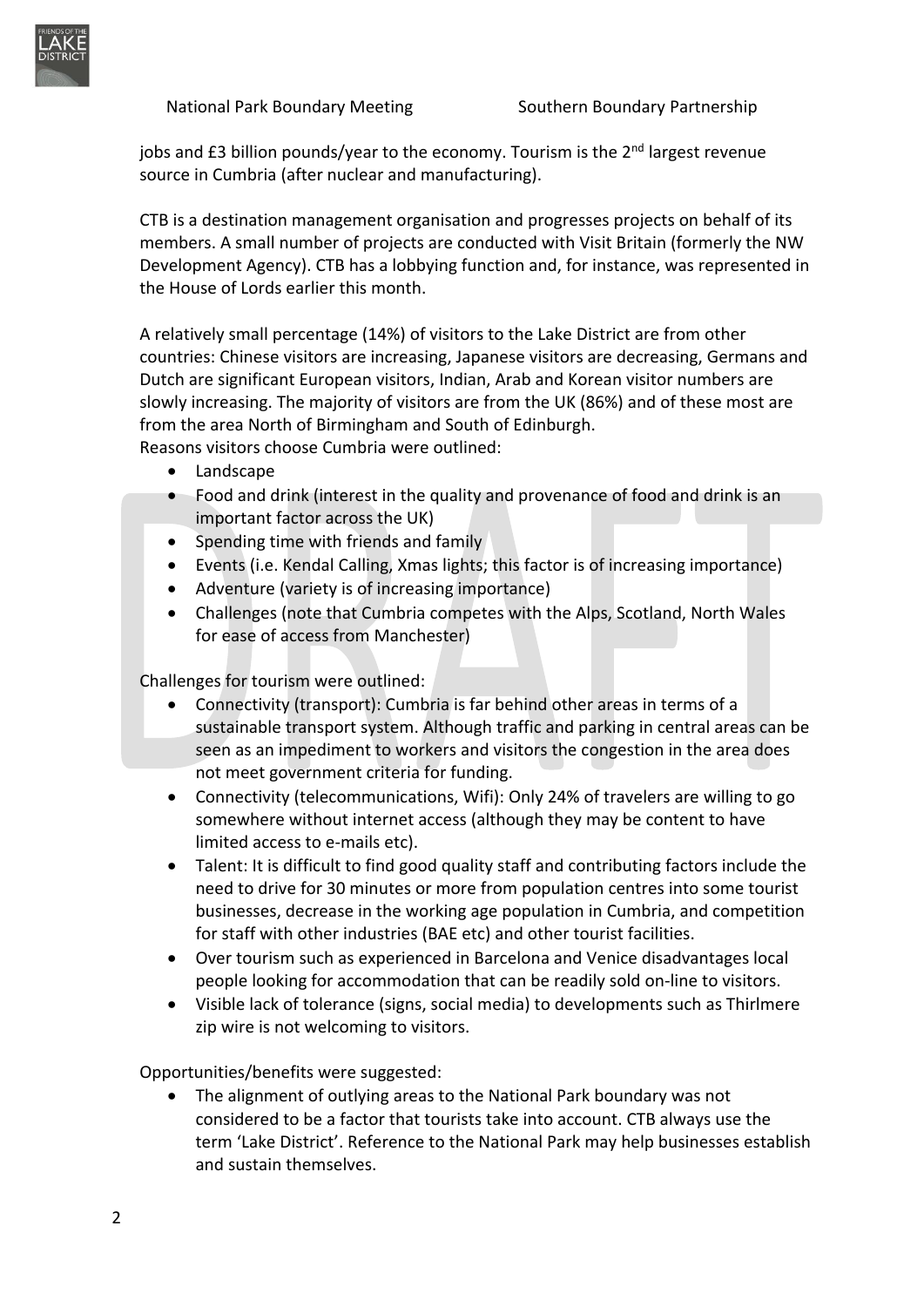

National Park Boundary Meeting Southern Boundary Partnership

- More people are visiting outer areas of the Lake District. Tourism in the area is now year-round rather than being limited to summer as in the past.
- Many current visitors are older and the next tourist generation will have different needs and expectations. For instance, young people in cities may not drive and so access by train and other public transport is desirable.

The influence of conflicts and 'fake news' was discussed.

There was discussion of difficulties encountered in inclusion of outlying areas, such as 'The forgotten Jewel' in the vicinity of SW Copeland, within Lake District tourism promotion. CTB faces challenges in the fragmentation of the tourism promotion and is seeking for this to be better coordinated.

The opportunity for more hospitality training to provide local employment and resource for the tourism industry was discussed. It was suggested that the training needed to match local industry requirements rather than training for high end restaurants. Examples of difficulties in securing adequate catering resources were given.

There is the opportunity for the West Coast of Cumbria to promote unique features and provide 'genuine authentic experiences'. There was discussion of smaller tourist facilities offering specialised services catering to visitors not interested in the 'honey pot' areas of the National Park. These facilities offer a variety of opportunities for part time working which are attractive to different sectors of the local community.

The impact of visitors along the Cumbria Way was highlighted: in some stretches the path is strewn with litter and is a wide and muddy track. It was suggested that a tourism tax could ameliorate some of this impact and many businesses would be happy to contribute to such a system. However, to be inclusive the tax would have to apply more widely than those staying overnight, e.g. a congestion charge. This technology is available but the capital cost is high and may not be supported.

It was suggested that there is a golden opportunity to learn from the experiences and challenges of tourism in the Lake District National Park in order to promote tourism but without the undesirable impacts. This would take coordinated effort across businesses, communities and agencies to work together on improvements to such areas as sustainable transport. The area of the Yorkshire Dales National Park extension is looking at some of these issues now without compromising its tranquility.

It was emphasised that tourism can be managed to fit the unique selling points of the area and could provide opportunities for employment, skills and training amongst the local communities.

#### **4. Glover review**

A handout on the call for evidence for the Glover review, an independent review of England's National Parks and Areas of Outstanding Natural Beauty, was provided and will be circulated separately. The deadline for submission is 18 December. It was agreed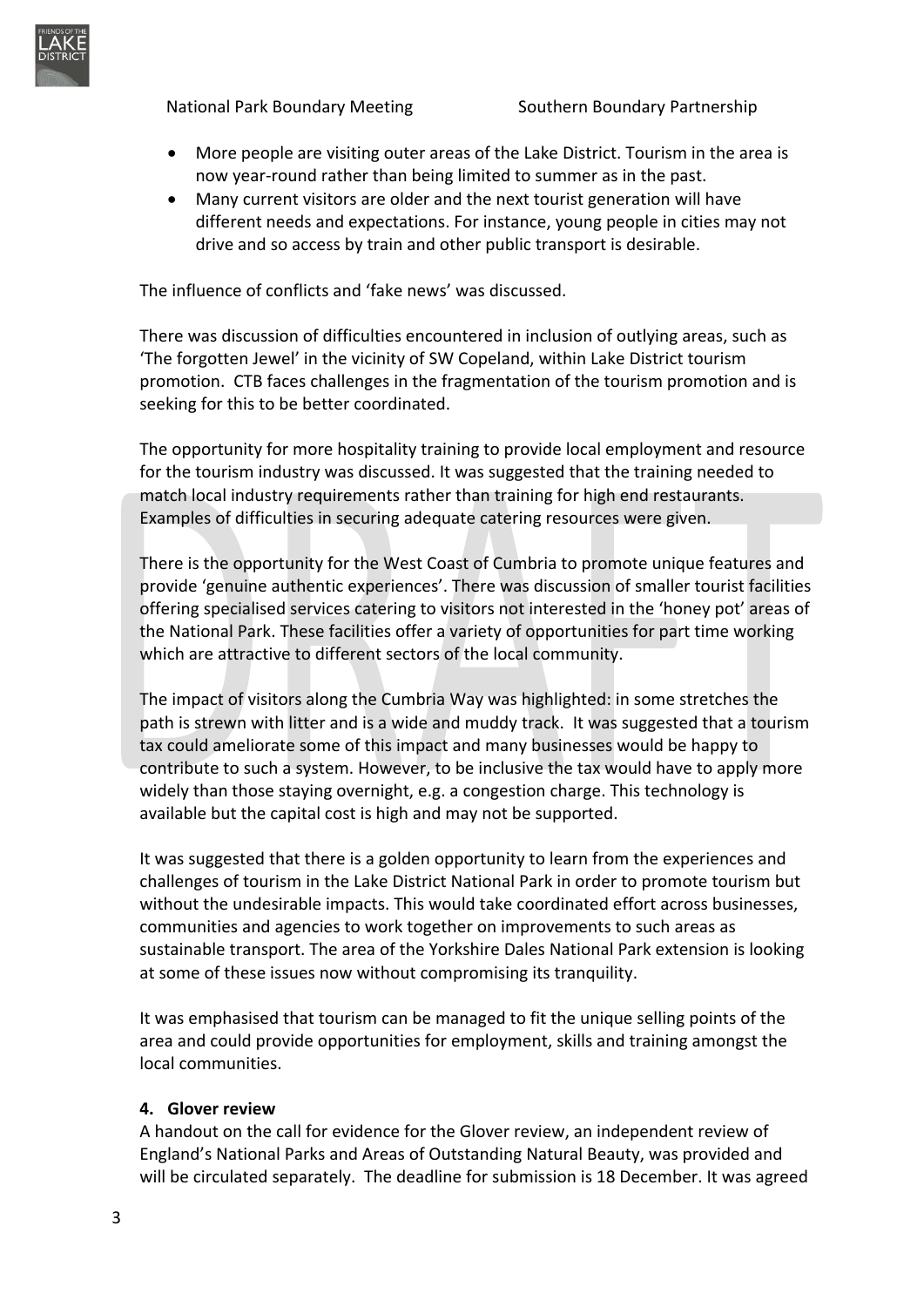

that information for the review related to the Southern Boundary Partnership will be circulated in order that individuals and the Parish Councils they represent can use this as the basis for their response.

All were urged to respond to the Glover review call for evidence to indicate that the issue of the Park boundary is being considered by local communities following an agreed process. The meeting were reminded that seeking a boundary change from the 'grass roots' level is unique and should be emphasised.

It is not necessary at this time to state any preference on changing the boundary but it is important to emphasise the process that is being followed and to contribute. If there is support for changing the boundary then responses to the call for evidence can only help - and cannot harm -consideration of a boundary change.

It is important to emphasise people's enjoyment as one of the original main purposes of the establishment of the National Parks; the National Parks are not just about landscape.

The meeting agreed that David Savage will use the information available to provide a response to the call for evidence on behalf of the SBP.

### **5. Meeting conclusion**

There was positive feedback on the single A4 farming fact sheet circulated after the October meeting. A similar format would be used for information from this meeting.

The next several meetings will be held at Grizebeck Community Hall at 18:30 on Wednesday evenings.

- 23 January
- 20 February (post-meeting note, this is a change following the meeting)
- 20 March

The meeting concluded at 20:20.

#### Attendees

| Mike           | Cumming      | Askam Ireleth                       |
|----------------|--------------|-------------------------------------|
| Diana          | Rutherford   | <b>Blawith and Subberthwaite</b>    |
| Gill           | Wardle       | <b>Blawith and Subberthwaite</b>    |
| Ged            | McGrath      | Copeland MP Office                  |
| Robert         | Williamson   | Drigg and Carleton                  |
| Jav            | Sayers       | Duddon                              |
| <b>Douglas</b> | Chalmers     | <b>Friends of the Lake District</b> |
| John           | Campbell     | Friends of the Lake District        |
| Michael        | Jackson      | Kirkby Ireleth                      |
| Jill           | <b>Byrne</b> | Kirkby Ireleth                      |
| William        | Todd         | Kirkby Ireleth                      |